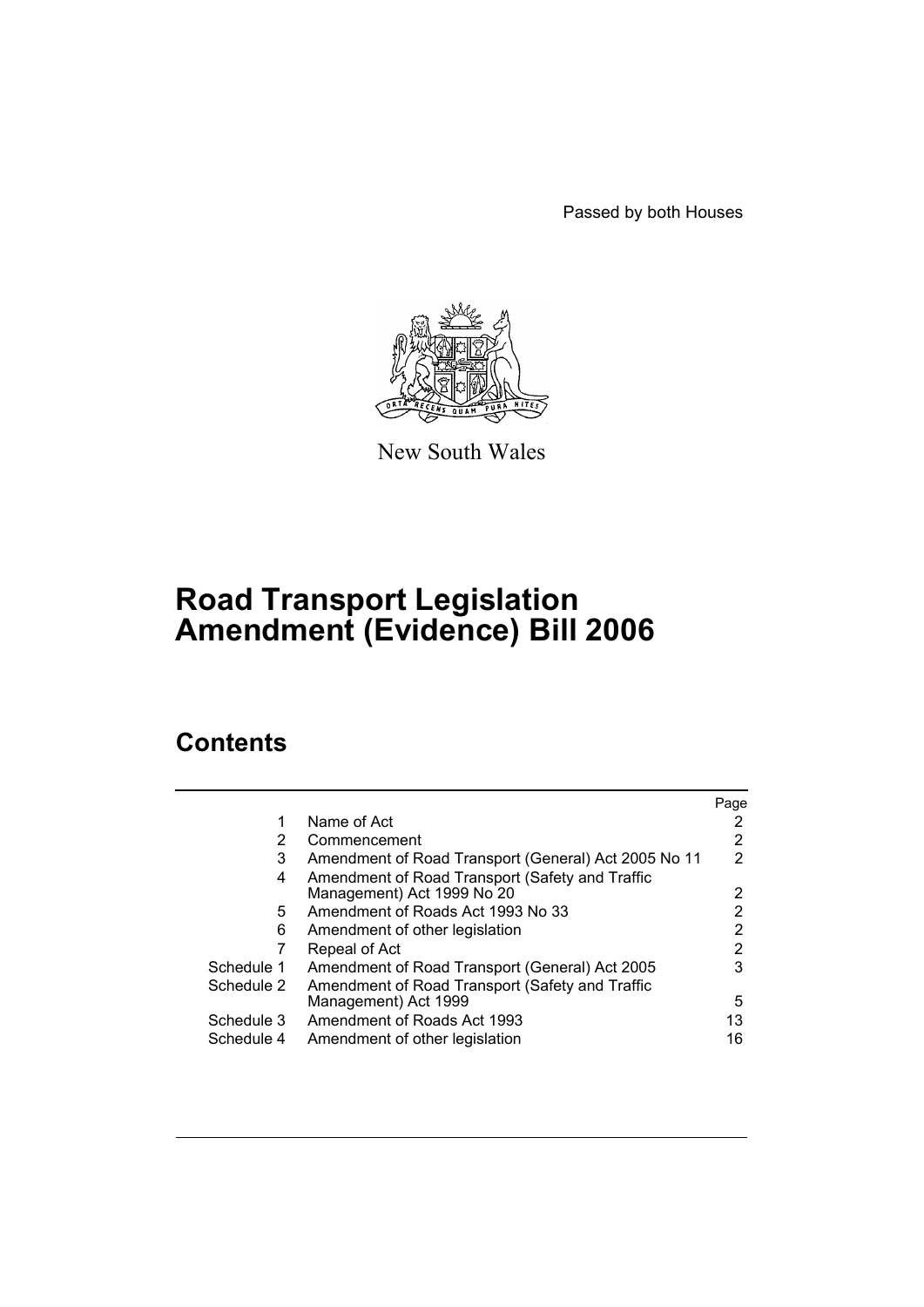*I certify that this PUBLIC BILL, which originated in the LEGISLATIVE ASSEMBLY, has finally passed the LEGISLATIVE COUNCIL and the LEGISLATIVE ASSEMBLY of NEW SOUTH WALES.*

> *Clerk of the Legislative Assembly. Legislative Assembly, Sydney, , 2006*



New South Wales

# **Road Transport Legislation Amendment (Evidence) Bill 2006**

Act No , 2006

An Act to amend the *Road Transport (General) Act 2005*, the *Road Transport (Safety and Traffic Management) Act 1999* and the *Roads Act 1993* with respect to evidentiary matters; and for other purposes.

*I have examined this Bill, and find it to correspond in all respects with the Bill as finally passed by both Houses.*

*Chairman of Committees of the Legislative Assembly.*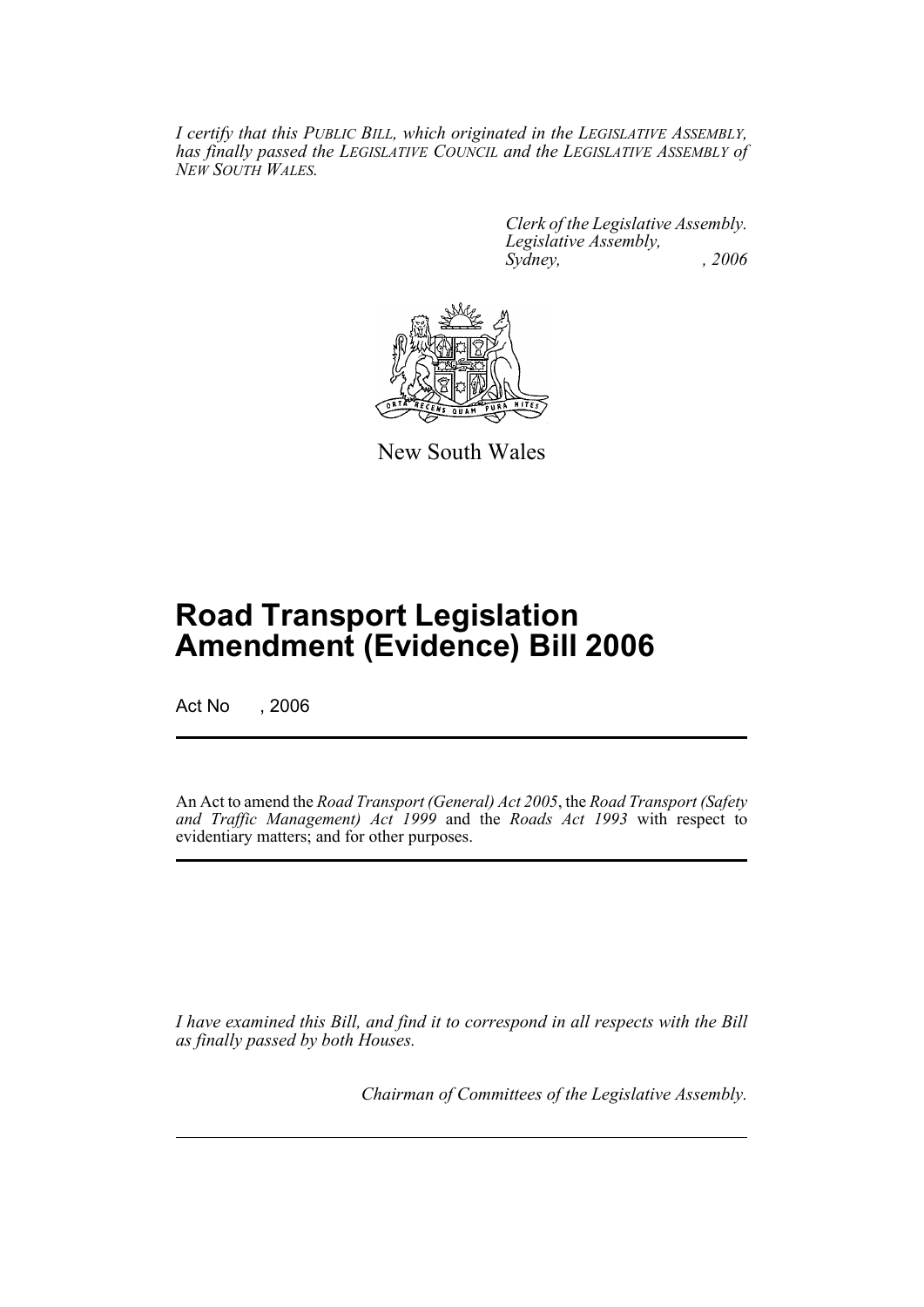### **The Legislature of New South Wales enacts:**

#### **1 Name of Act**

This Act is the *Road Transport Legislation Amendment (Evidence) Act 2006*.

## **2 Commencement**

- (1) This Act commences on the date of assent to this Act, except as provided by subsection (2).
- (2) Schedule 2 [3] commences on the commencement of Schedule 1 [11] to the *Road Transport Legislation Amendment (Drug Testing) Act 2006* or on the date of assent to this Act, whichever is the later.

## **3 Amendment of Road Transport (General) Act 2005 No 11**

The *Road Transport (General) Act 2005* is amended as set out in Schedule 1.

#### **4 Amendment of Road Transport (Safety and Traffic Management) Act 1999 No 20**

The *Road Transport (Safety and Traffic Management) Act 1999* is amended as set out in Schedule 2.

#### **5 Amendment of Roads Act 1993 No 33**

The *Roads Act 1993* is amended as set out in Schedule 3.

## **6 Amendment of other legislation**

The *Road Transport (Safety and Traffic Management) (Road Rules) Regulation 1999* and the *Roads (General) Regulation 2000* are amended as set out in Schedule 4.

## **7 Repeal of Act**

- (1) This Act is repealed on the day following the day on which all of the provisions of this Act have commenced.
- (2) The repeal of this Act does not, because of the operation of section 30 of the *Interpretation Act 1987*, affect any amendment made by this Act.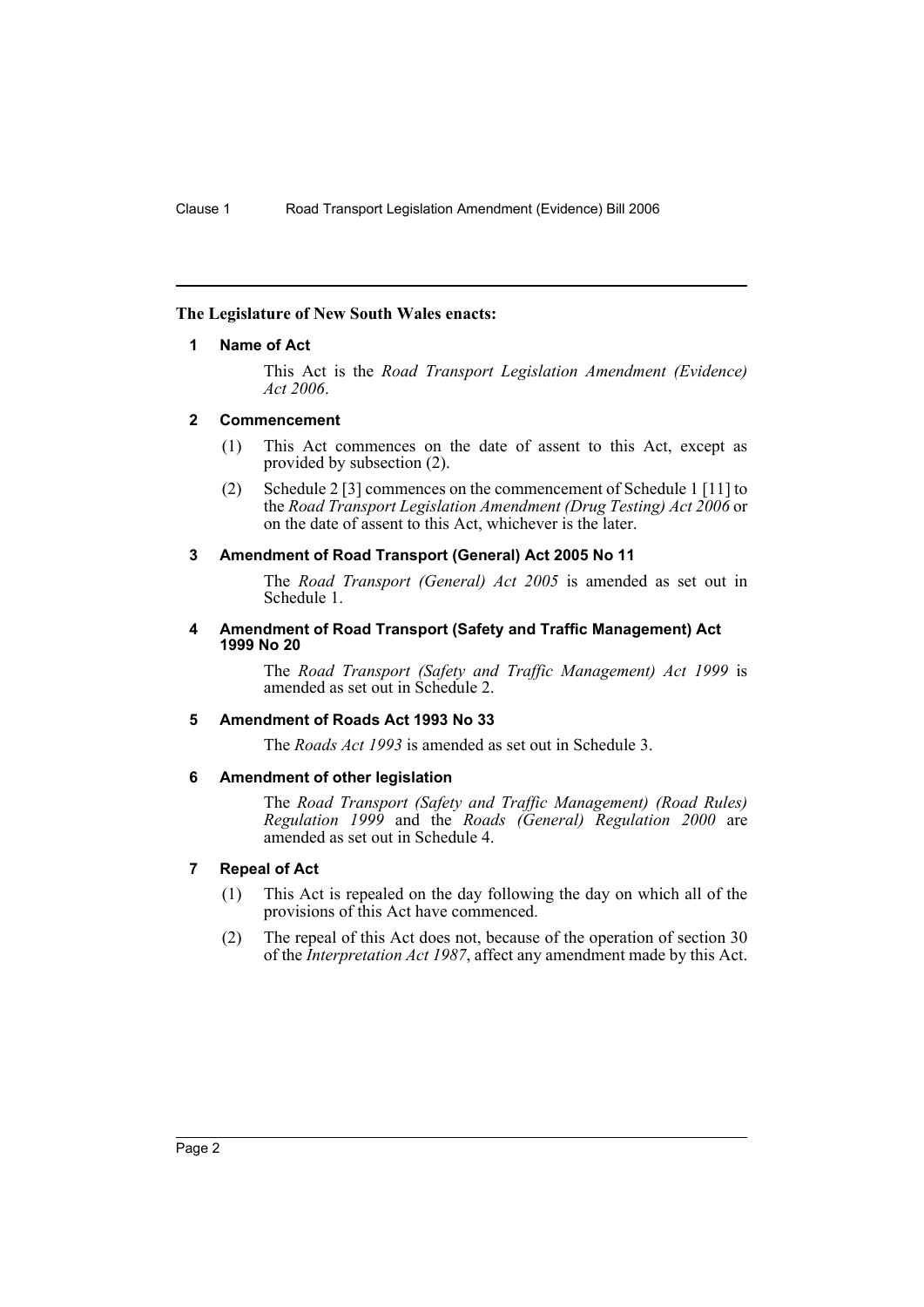Amendment of Road Transport (General) Act 2005 Schedule 1

# **Schedule 1 Amendment of Road Transport (General) Act 2005**

(Section 3)

#### **[1] Section 179 Liability of responsible person for vehicle for designated offences**

Omit "is evidence (unless contrary evidence is adduced)" wherever occurring in section 179 (9) (including the heading to the subsection).

Insert instead "is admissible and is prima facie evidence".

## **[2] Section 179 (12), definition of "camera recorded offence"**

Insert at the end of paragraph (c) of the definition:

, or

- (d) a speeding offence in respect of which:
	- (i) the penalty notice or the court attendance notice indicates that the offence was detected by an approved speed measuring device within the meaning of the *Road Transport (Safety and Traffic Management) Act 1999*, and
	- (ii) the number plate of the vehicle concerned was recorded by a police officer using photographic or video equipment approved by the Commissioner of Police for the purposes of this paragraph.

### **[3] Schedule 1 Savings, transitional and other provisions**

Insert at the end of clause 1 (1):

*Road Transport Legislation Amendment (Evidence) Act 2006*

## **[4] Schedule 1**

Insert at the end of the Schedule, with appropriate Part and clause numbers:

# **Part Provisions consequent on enactment of Road Transport Legislation Amendment (Evidence) Act 2006**

## **Definition**

In this Part, *amending Act* means the *Road Transport Legislation Amendment (Evidence) Act 2006*.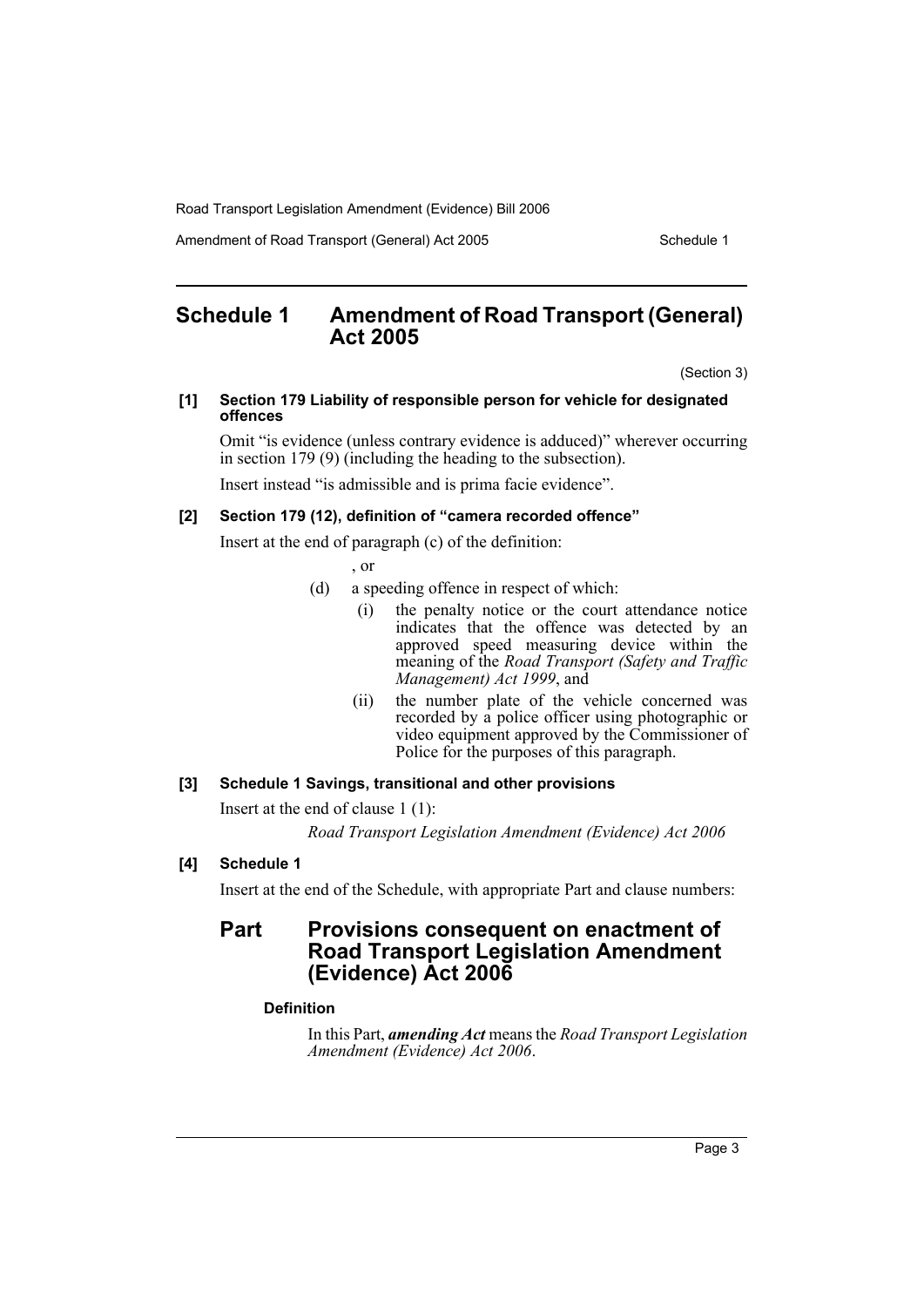Schedule 1 Amendment of Road Transport (General) Act 2005

#### **Amendments not to apply to proceedings instituted before commencement of amendments**

- (1) An amendment made to this Act by the amending Act does not apply to proceedings for an offence that were instituted before the commencement of the amendment.
- (2) An amendment made to this Act by the amending Act applies to proceedings for an offence that are instituted on or after the commencement of the amendment even if the proceedings involve an offence that was committed before that commencement.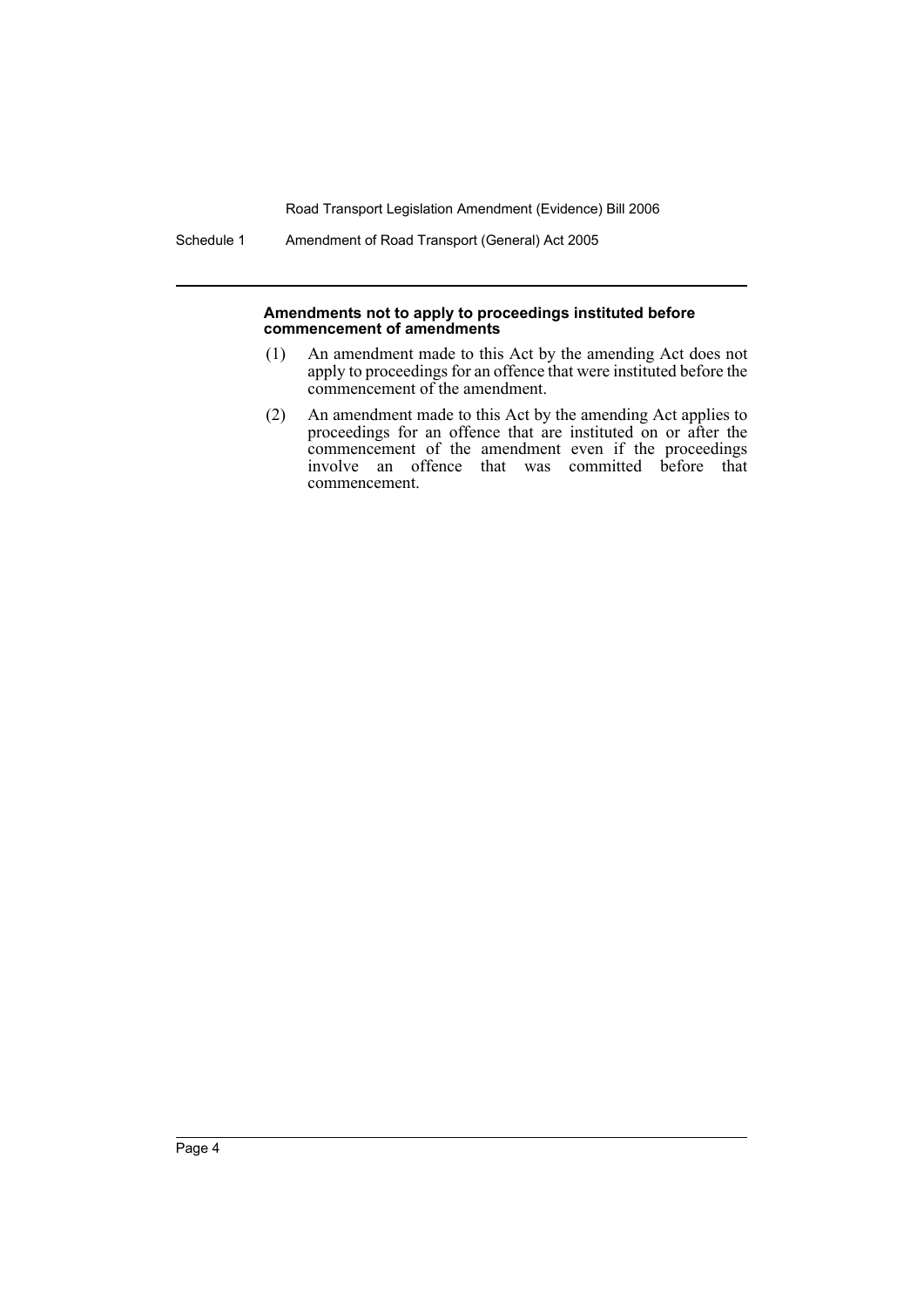Amendment of Road Transport (Safety and Traffic Management) Act 1999 Schedule 2

# **Schedule 2 Amendment of Road Transport (Safety and Traffic Management) Act 1999**

(Section 4)

**[1] Sections 33 (1), (2) and (4)–(7), 35 (1)–(3) and 76 (8) and clause 5 (2) (f) of Schedule 1**

Omit "is evidence (unless evidence to the contrary is adduced)" wherever occurring.

Insert instead "is admissible and is prima facie evidence".

#### **[2] Section 33 Certificate evidence about breath or blood analysis in proceedings for offences under section 9**

Omit section 33 (3). Insert instead:

(3) In proceedings for an offence under section 9 or Division 3, evidence of the condition of a breath analysing instrument, or of the manner in which it was operated, is not required unless evidence sufficient to raise doubt that the instrument was in proper condition and properly operated has been adduced.

#### **[3] Sections 33B and 33D (as inserted by Schedule 1 [11] to the Road Transport Legislation Amendment (Drug Testing) Act 2006)**

Omit "is evidence (unless evidence to the contrary is adduced)" wherever occurring.

Insert instead "is admissible and is prima facie evidence".

#### **[4] Section 46 Certificates concerning use of approved speed measuring devices**

Omit section 46 (1) and (2). Insert instead:

- (1) In proceedings for any offence against this Act in which evidence is given of a measurement of speed obtained by the use of an approved speed measuring device, a certificate purporting to be signed by an appropriate officer certifying that:
	- (a) the device is an approved speed measuring device within the meaning of this Act, and
	- (b) on a day specified in the certificate (being within the time prescribed by the regulations before the alleged time of the offence) the device was tested in accordance with the regulations and sealed by an appropriate officer, and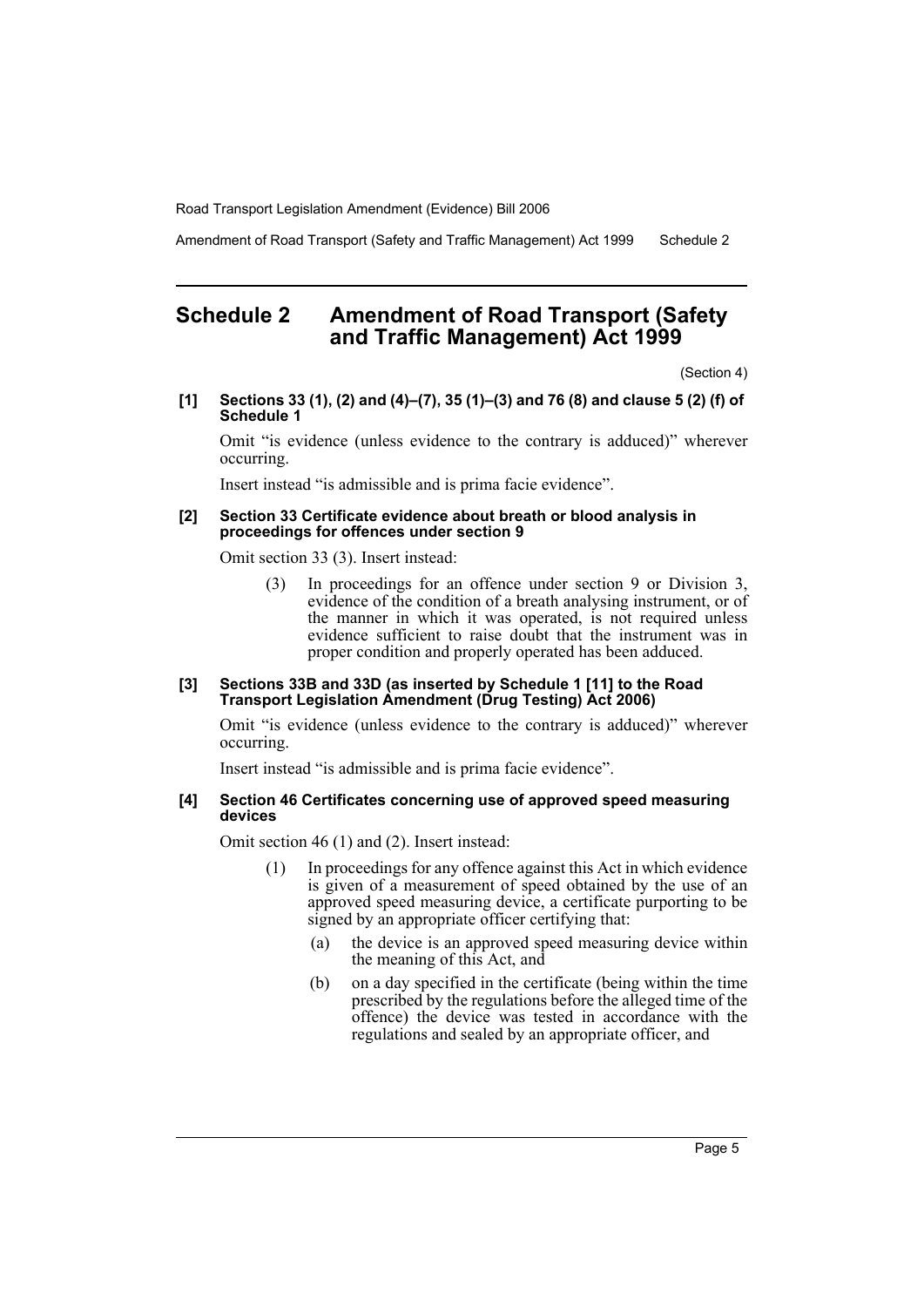Schedule 2 Amendment of Road Transport (Safety and Traffic Management) Act 1999

(c) on that day the device was accurate and operating properly, is admissible and is prima facie evidence of the particulars certified in and by the certificate.

- (2) If any such certificate is tendered in proceedings for an offence, evidence:
	- (a) of the accuracy or reliability of the approved speed measuring device, or
	- (b) as to whether or not the device operated properly or operates properly (generally or at a particular time or date or during a particular period),

is not required in those proceedings unless evidence sufficient to raise doubt that, at the time of the alleged offence, the device was accurate, reliable and operating properly is adduced.

#### **[5] Section 46, note**

Insert at the end of the section: **Note.** See also section 73A.

### **[6] Section 47 Photographic evidence of speeding offences**

Omit section 47 (2)–(6). Insert instead:

- (2) In proceedings in which such evidence is given:
	- (a) the provisions of section 46 relating to the accuracy or reliability of the approved speed measuring device apply, and
	- (b) subsections (3)–(7) apply in relation to the approved camera recording device, and
	- (c) evidence that a photograph taken by an approved digital camera recording device bears a security indicator of a kind prescribed by the regulations is prima facie evidence that the photograph has not been altered since it was taken.
- (3) A photograph tendered in evidence as a photograph taken by an approved camera recording device on a day and at a location specified on the photograph, and as bearing a security indicator of a kind prescribed by the regulations, is admissible and:
	- (a) is to be presumed to have been so taken unless evidence sufficient to raise doubt that it was so taken is adduced, and
	- (b) is to be presumed to bear such a security indicator unless evidence that is sufficient to raise doubt that it does so is adduced, and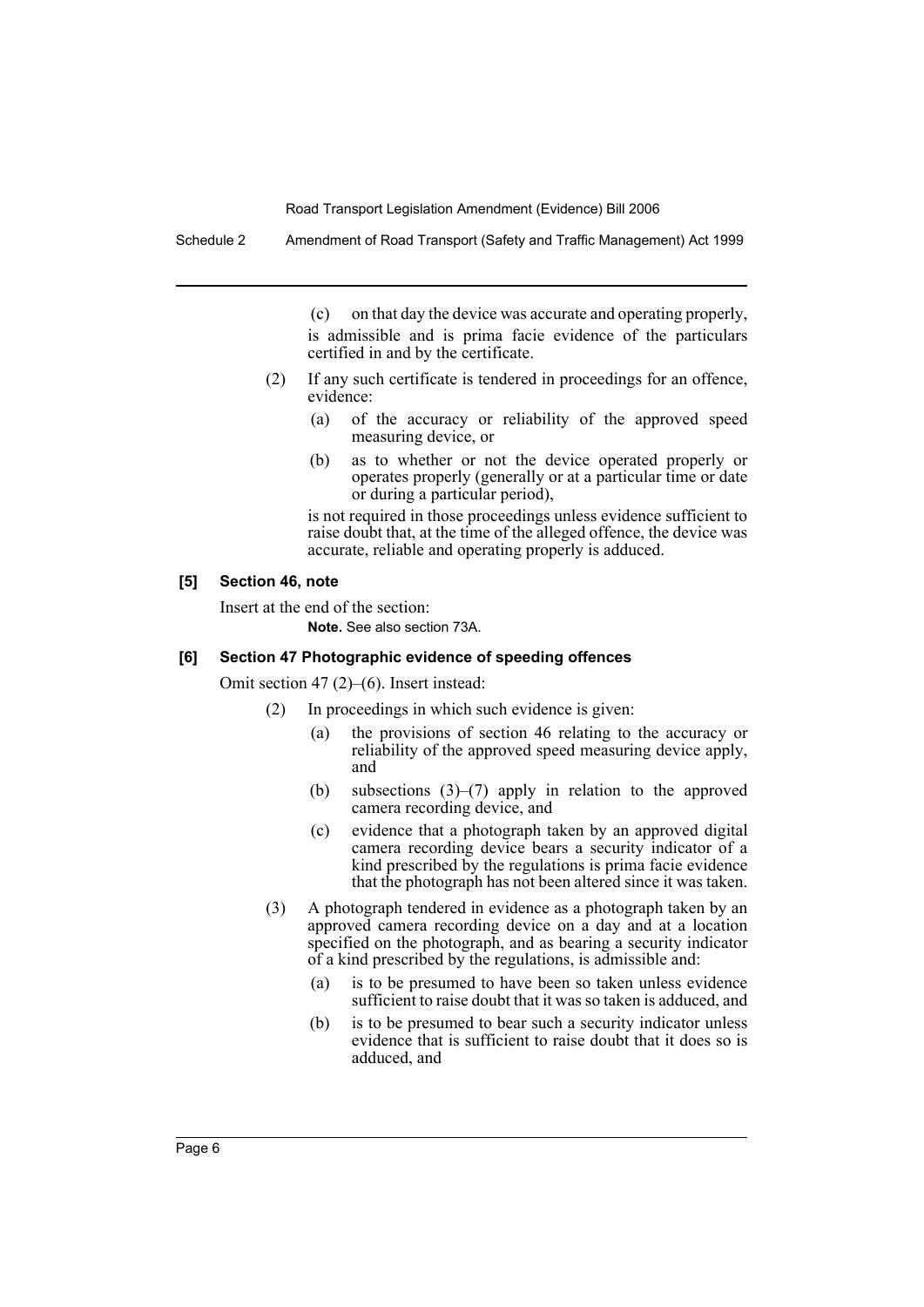Amendment of Road Transport (Safety and Traffic Management) Act 1999 Schedule 2

- (c) is prima facie evidence of the matters shown or recorded on the photograph.
- (4) When the photograph taken by an approved camera recording device (other than an approved digital camera recording device) is tendered in evidence, a certificate purporting to be signed by a police officer and certifying the following particulars is also to be tendered in evidence and the certificate is admissible and is prima facie evidence of those particulars:
	- (a) that the officer is authorised by the Commissioner of Police to install and inspect approved camera recording devices,
	- (b) that within 168 hours before the time and day recorded on the photograph as the time at which and the day on which the photograph was taken, the officer carried out the inspection specified in the certificate on the approved camera recording device that took the photograph,
	- (c) that on that inspection the approved camera recording device was found to be operating correctly.
- (5) When the photograph tendered in evidence is taken by an approved digital camera recording device, a certificate purporting to be signed by an authorised person and certifying the following particulars is also to be tendered in evidence and the certificate is admissible and is prima facie evidence of those particulars:
	- (a) that the person is an authorised person,
	- (b) that within 30 days (or such other period as may be prescribed by the regulations) before the time and day recorded on the photograph as the time at which and the day on which the photograph was taken, the person carried out the inspection specified in the certificate on the approved digital camera recording device that took the photograph,
	- (c) that on that inspection the approved digital camera recording device was found to be operating correctly.
- (6) If a certificate under subsection (4) or (5) is tendered in proceedings for an offence, evidence:
	- (a) of the accuracy or reliability of the camera recording device concerned, or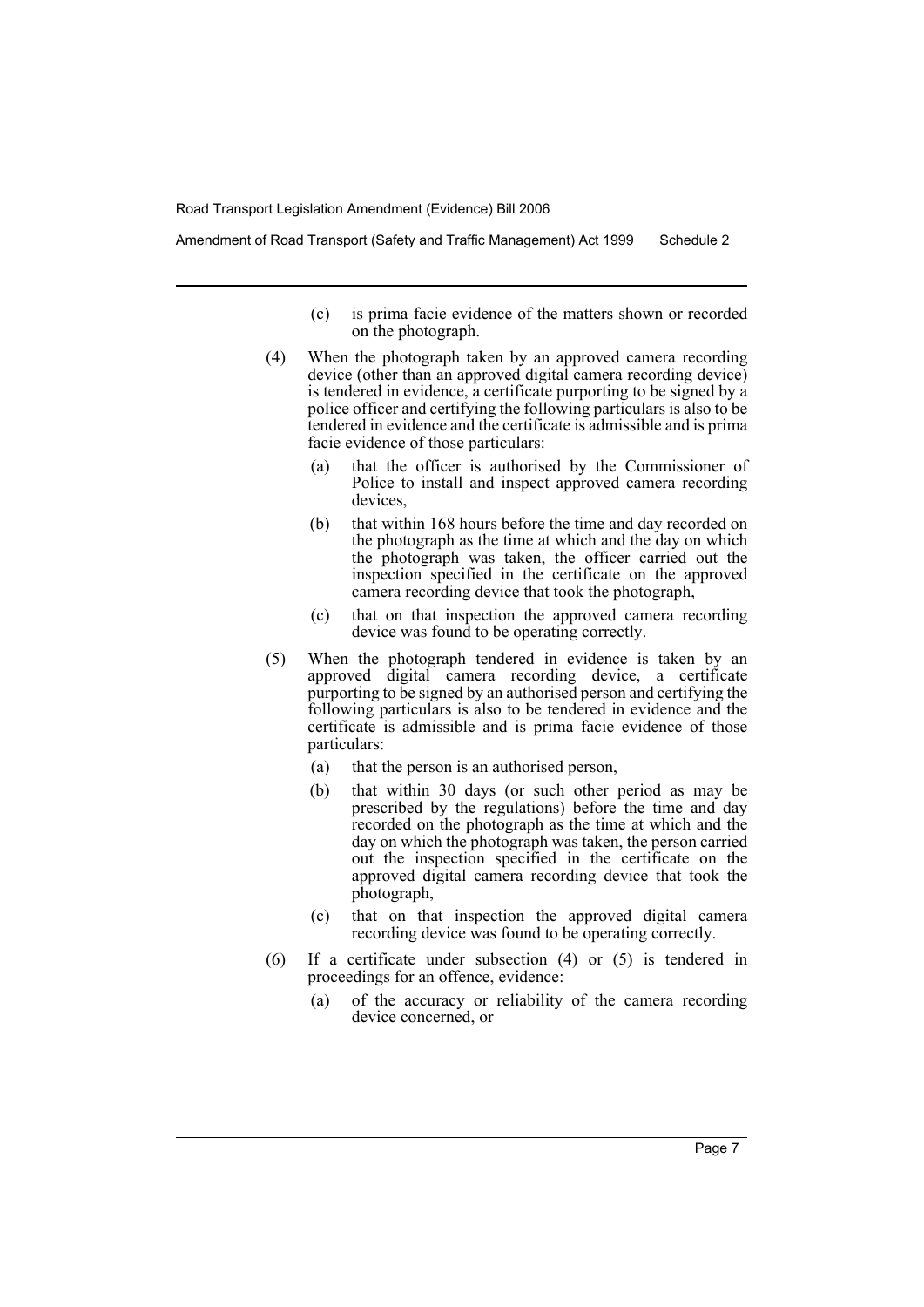Schedule 2 Amendment of Road Transport (Safety and Traffic Management) Act 1999

(b) as to whether or not the device operated correctly or operates correctly (generally or at a particular time or date or during a particular period),

is not required in those proceedings unless evidence sufficient to raise doubt that, at the time of the alleged offence, the device was accurate, reliable and operating correctly is adduced.

(7) In this section, *authorised person* means a person (or person belonging to a class of persons) authorised by the Authority to install and inspect approved digital camera recording devices. **Note.** See also section 73A.

## **[7] Section 54 Cost of removal of prescribed traffic control device**

Omit "is evidence (unless evidence to the contrary is adduced)" from section 54 (2).

Insert instead "is admissible in any such proceedings and is prima facie evidence".

## **[8] Section 57 Photographic evidence of traffic light offences**

Omit section 57 (2). Insert instead:

- (2) In proceedings for a traffic light offence:
	- (a) a photograph tendered in evidence as a photograph taken by means of the operation, on a day specified on the photograph, of an approved camera detection device installed at a location specified on the photograph is admissible and is to be presumed to have been so taken unless evidence sufficient to raise doubt that it was so taken is adduced, and
	- (b) any such photograph is prima facie evidence of the matters shown or recorded on the photograph.

## **[9] Section 57 (3)**

Omit "and is evidence (unless evidence to the contrary is adduced)".

Insert instead ", is admissible and is prima facie evidence".

## **[10] Section 57 (4)**

Insert after section 57 (3):

- If a certificate under subsection  $(3)$  is tendered in proceedings for an offence, evidence:
	- (a) of the accuracy or reliability of the approved camera detection device, or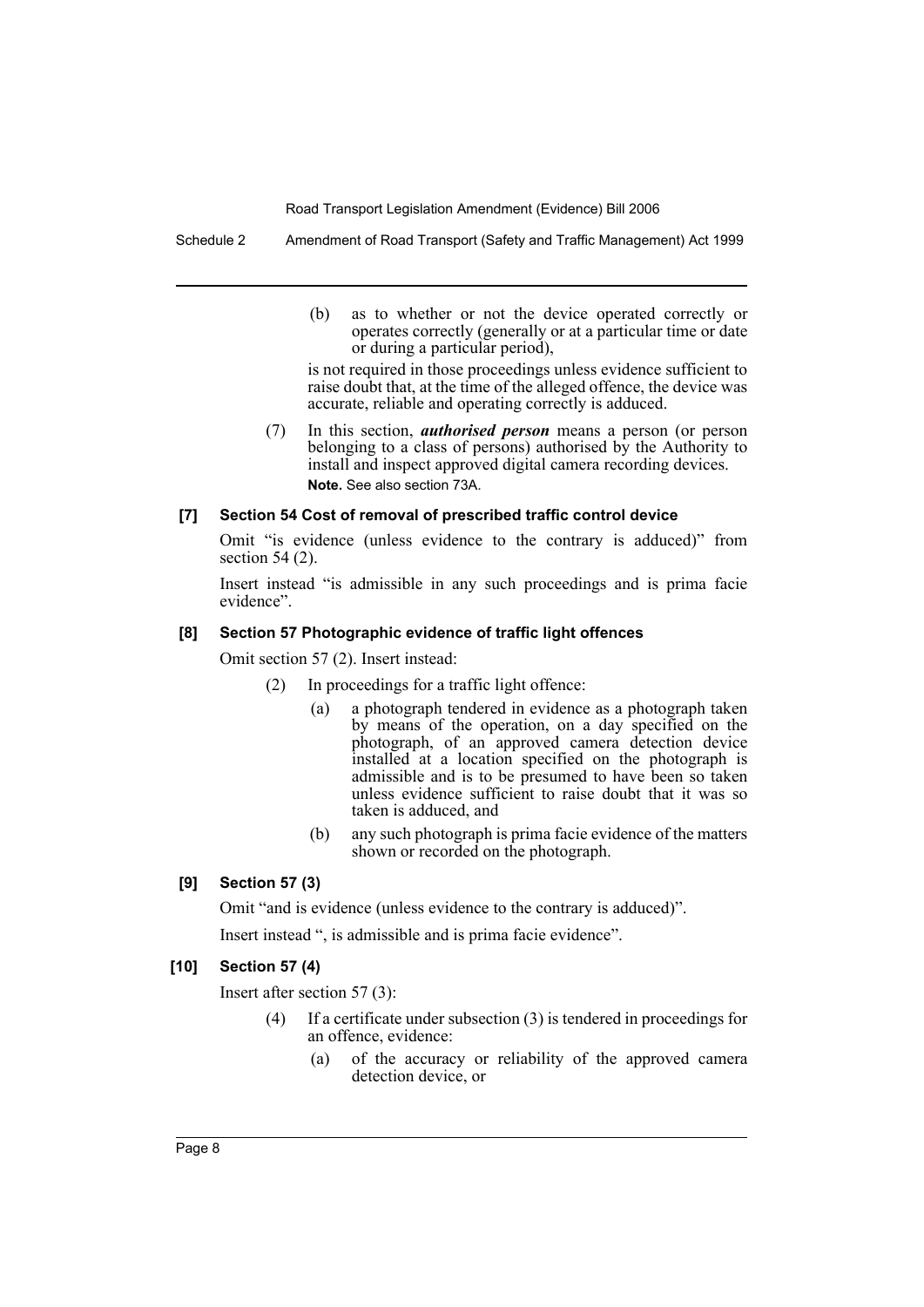Amendment of Road Transport (Safety and Traffic Management) Act 1999 Schedule 2

(b) as to whether or not the device operated properly or operates properly (generally or at a particular time or date or during a particular period),

is not required in those proceedings unless evidence sufficient to raise doubt that, at the time of the alleged offence, the device was accurate, reliable and operating properly is adduced. **Note.** See also section 73A.

#### **[11] Section 57B Photographic evidence of public transport lane offences**

Omit section 57B (2). Insert instead:

- (2) In proceedings for a public transport lane offence:
	- (a) one or more photographs tendered in evidence as photographs taken by means of the operation, on a day specified on the photographs, of an approved traffic lane camera device or devices installed at a location or locations specified on the photographs, and as each bearing a security indicator of a kind prescribed by the regulations, are admissible and are to be presumed:
		- (i) to have been so taken unless evidence sufficient to raise doubt that they were so taken is adduced, and
		- (ii) to bear such a security indicator unless evidence that is sufficient to raise doubt that they do so is adduced, and
	- (b) evidence that a photograph tendered in evidence taken by an approved traffic lane camera device bears a security indicator of a kind prescribed by the regulations is prima facie evidence that the photograph has not been altered since it was taken, and
	- (c) any such photograph is prima facie evidence of the matters shown or recorded on the photograph.

## **[12] Section 57B (3)**

Omit "and is evidence (unless evidence to the contrary is adduced)".

Insert instead ", is admissible and is prima facie evidence".

### **[13] Section 57B (5)**

Insert after section 57B (4):

- (5) If a certificate under subsection (3) is tendered in proceedings for an offence, evidence:
	- (a) of the accuracy or reliability of the approved traffic lane camera device, or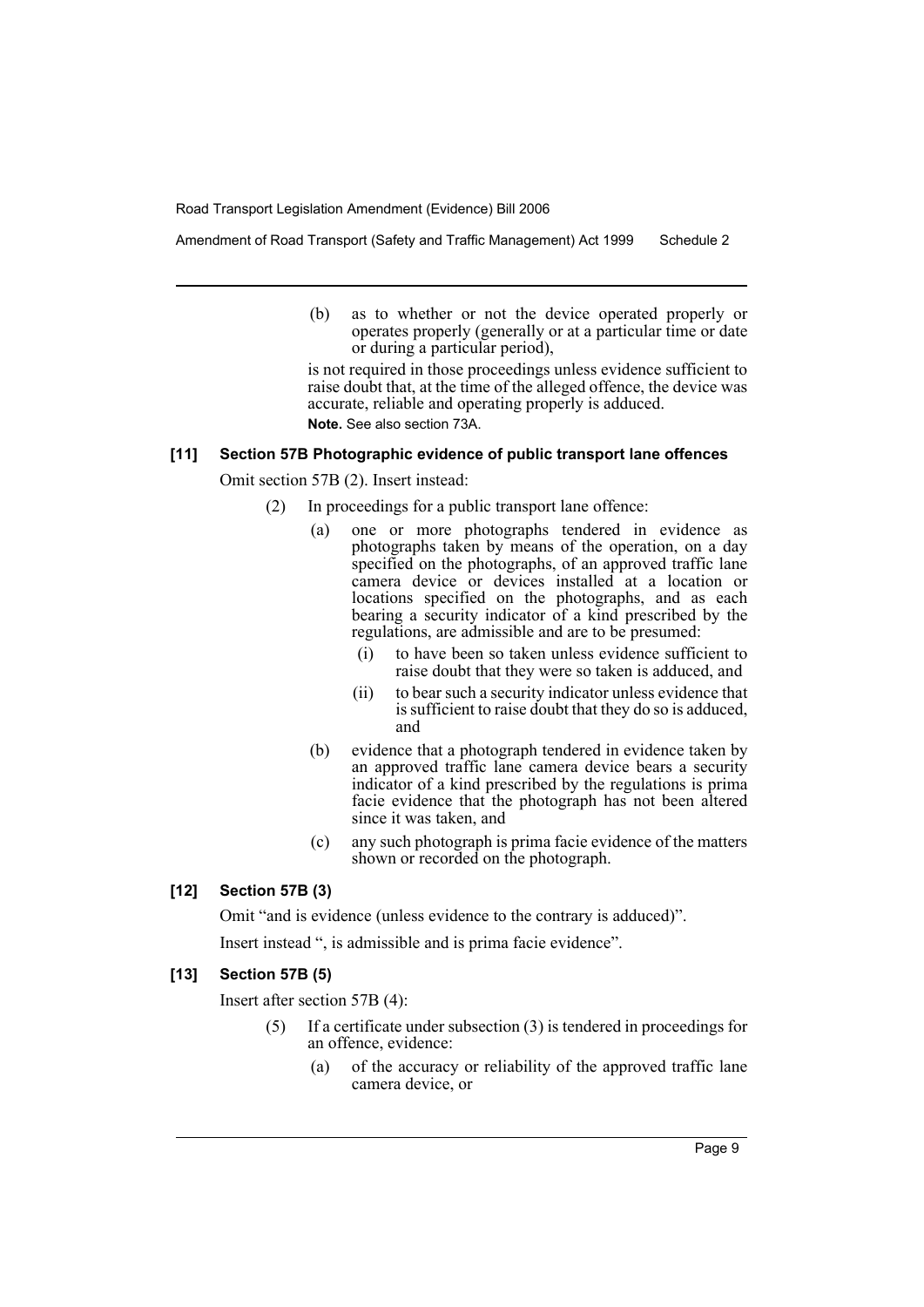Schedule 2 Amendment of Road Transport (Safety and Traffic Management) Act 1999

(b) as to whether or not the device operated properly or operates properly (generally or at a particular time or date or during a particular period),

is not required in those proceedings unless evidence sufficient to raise doubt that, at the time of the alleged offence, the device was accurate, reliable and operating properly is adduced. **Note.** See also section 73A.

## **[14] Section 69C Vehicles to be speed limited**

Omit "is evidence (unless contrary evidence as to that speed is adduced)" from section 69C (2).

Insert instead "is admissible and is prima facie evidence".

## **[15] Section 69D Certificate evidence of speed limiter compliance**

Omit "is evidence (unless contrary evidence is adduced)" from section 69D (1).

Insert instead "is admissible and is prima facie evidence".

## **[16] Section 69E Photographic evidence of speed of vehicle**

Omit "Section 47 (2)–(6)" from section 69E (2). Insert instead "Section 47 (2)–(7)".

## **[17] Section 69E, note**

Insert at the end of the section: **Note.** See also section 73A.

#### **[18] Section 71 Regulations**

Omit "as evidence concerning that matter in proceedings before a court or tribunal unless evidence to the contrary is adduced" from section 71 (10).

Insert instead "and prima facie evidence of that matter in proceedings before a court or tribunal".

## **[19] Section 73A**

Insert after section 73:

#### **73A Rebuttal of evidence of matters of specialised knowledge**

(1) This section applies to the determination of whether evidence is sufficient to rebut prima facie evidence or a presumption, or to raise doubt about a matter, as referred to in section  $46, 47, 57,$ 57B or 69E and for the purposes of proceedings to which those sections apply.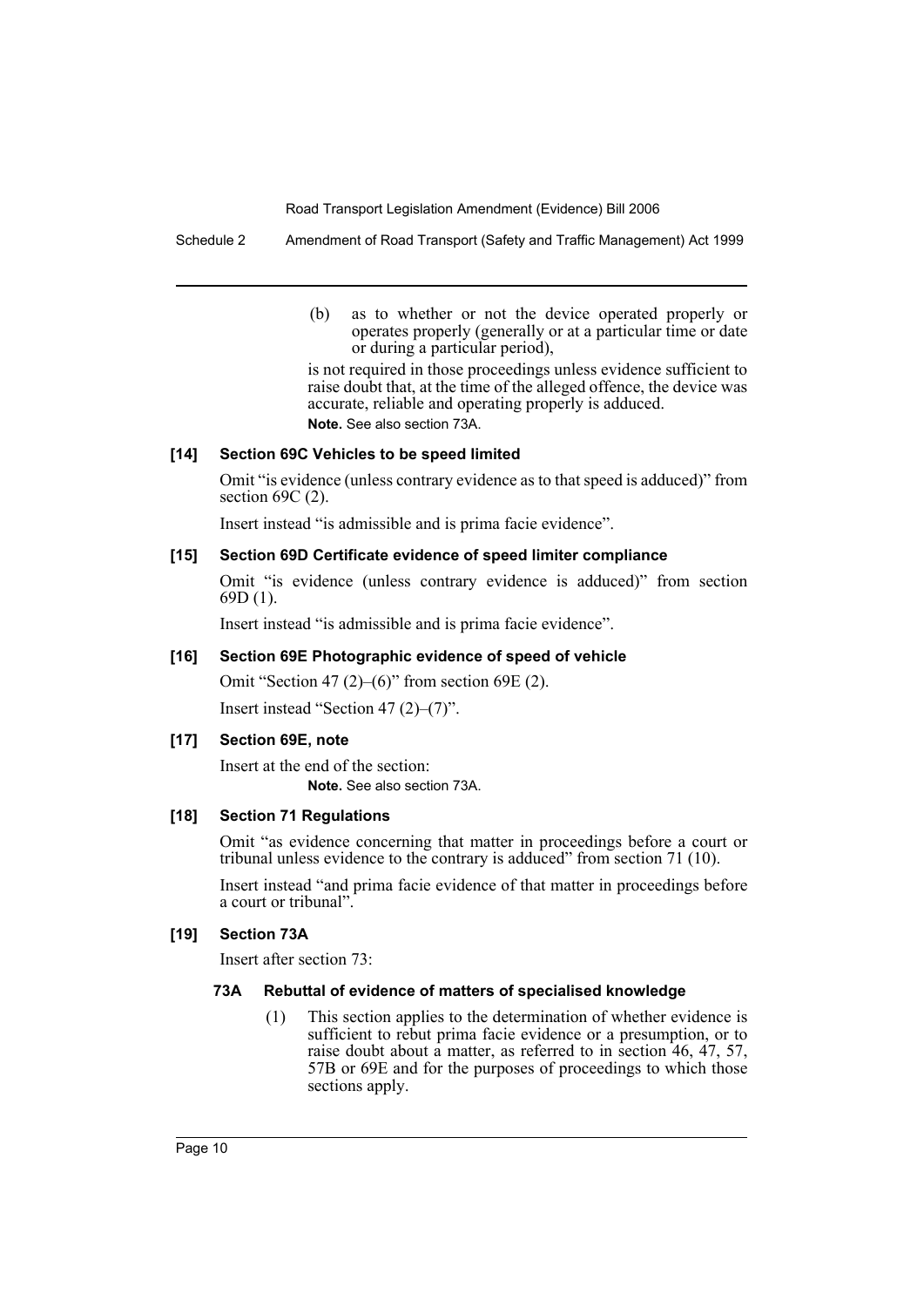Amendment of Road Transport (Safety and Traffic Management) Act 1999 Schedule 2

- (2) An assertion that contradicts or challenges:
	- (a) the accuracy or reliability, or the correct or proper operation, of an approved device, or
	- (b) the accuracy or reliability of information (including a photograph) derived from such a device,

is capable of being sufficient, in proceedings to which this section applies, to rebut such evidence or such a presumption, or to raise such doubt, only if it is evidence adduced from a person who has relevant specialised knowledge (based wholly or substantially on the person's training, study or experience).

- (3) In this section, *approved device* means:
	- (a) an approved camera detection device, or
	- (b) an approved camera recording device, or
	- (c) an approved speed measuring device, or
	- (d) an approved traffic lane camera device.

## **[20] Section 75 Removal of dangers and obstructions to traffic**

Omit "is evidence (unless evidence to the contrary is adduced)" from section 75 (3).

Insert instead "is admissible in any such proceedings and is prima facie evidence".

## **[21] Schedule 2 Savings, transitional and other provisions**

Insert at the end of clause 1 (1):

*Road Transport Legislation Amendment (Evidence) Act 2006*

## **[22] Schedule 2**

Insert at the end of the Schedule, with appropriate Part and clause numbers:

# **Part Provisions consequent on enactment of Road Transport Legislation Amendment (Evidence) Act 2006**

## **Definition**

In this Part, *amending Act* means the *Road Transport Legislation Amendment (Evidence) Act 2006*.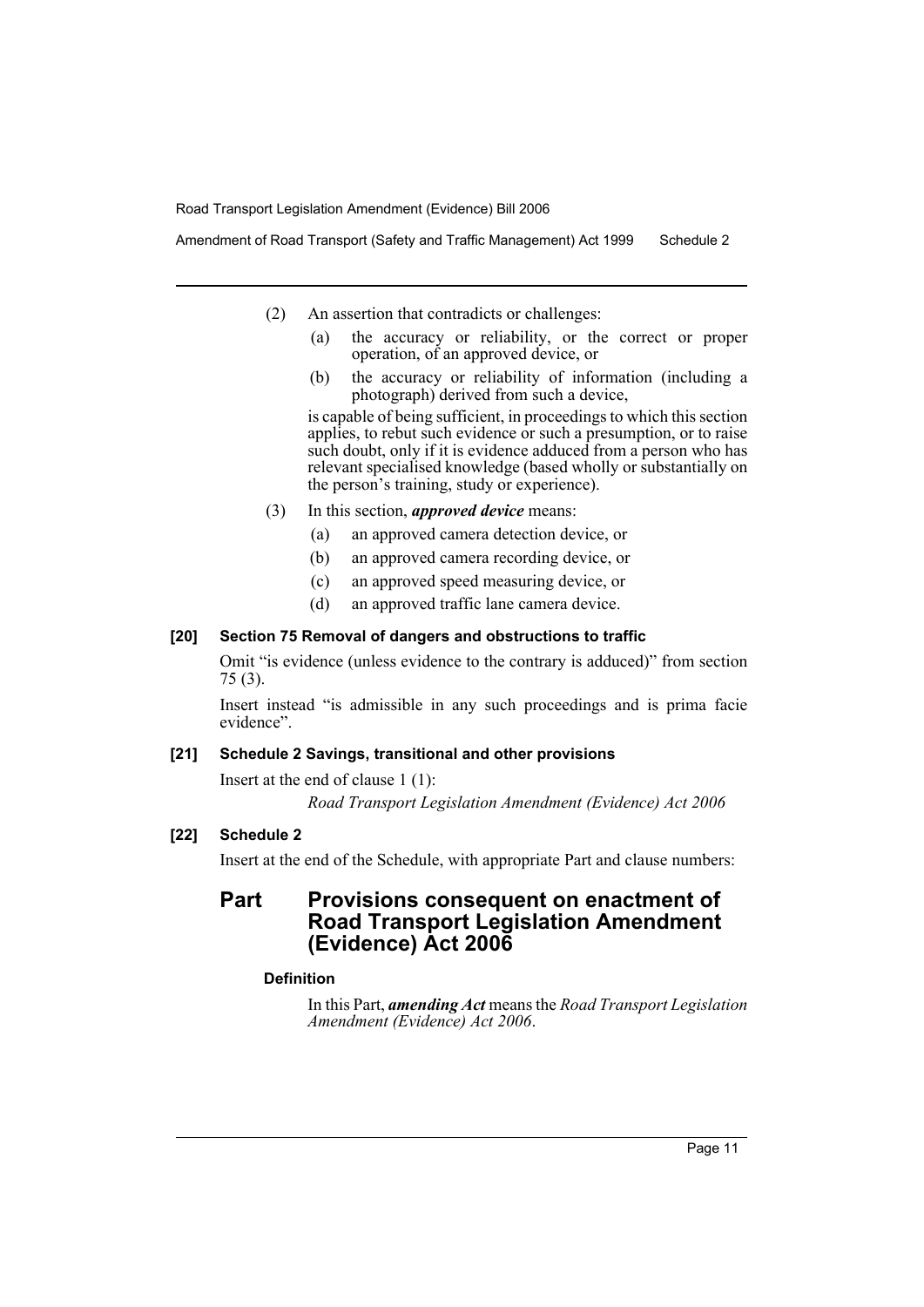Schedule 2 Amendment of Road Transport (Safety and Traffic Management) Act 1999

#### **Amendments not to apply to proceedings instituted before commencement of amendments**

- (1) An amendment made to this Act by the amending Act does not apply to proceedings for an offence that were instituted before the commencement of the amendment.
- (2) An amendment made to this Act by the amending Act applies to proceedings for an offence that are instituted on or after the commencement of the amendment even if the proceedings involve an offence that was committed before that commencement.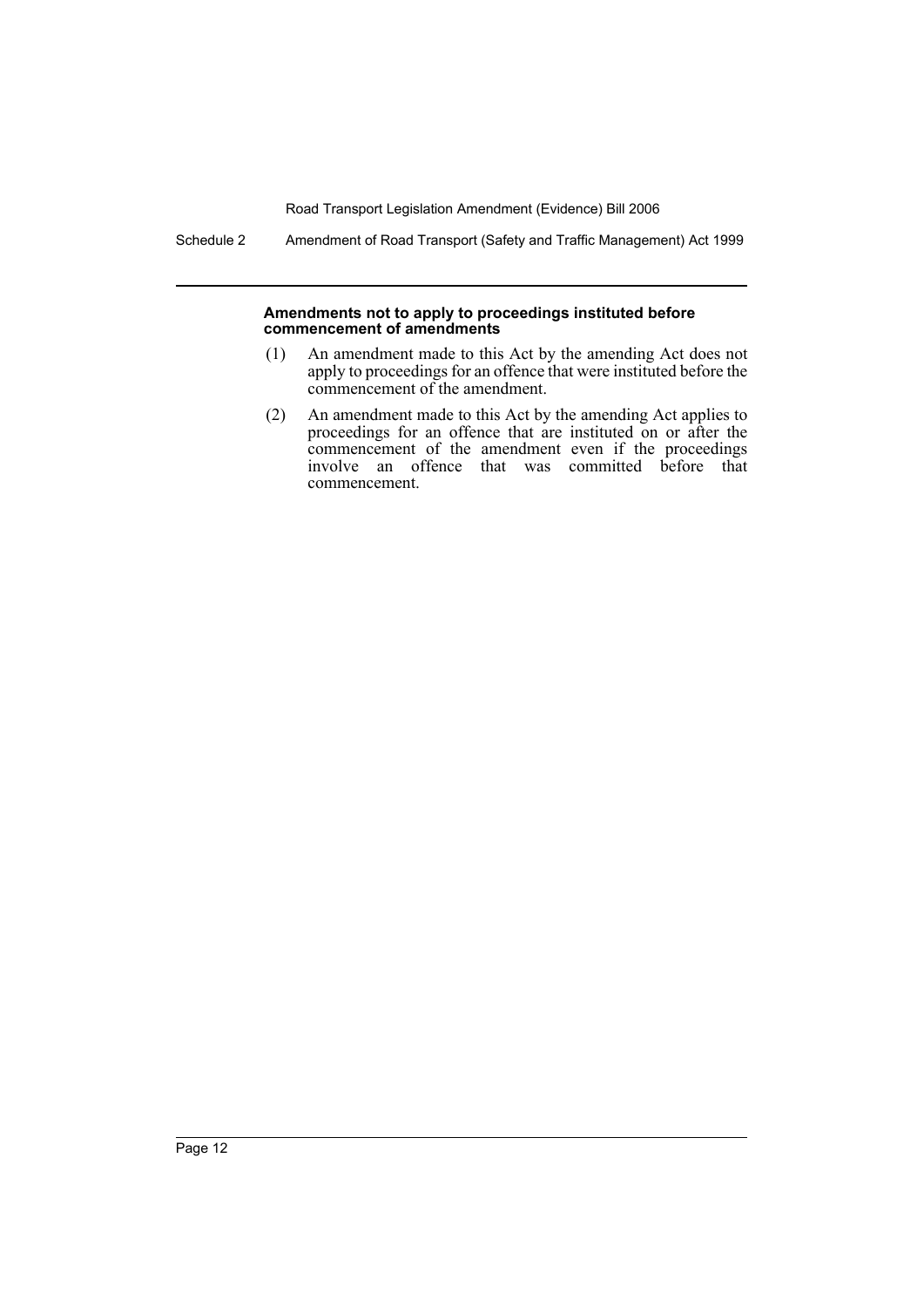Amendment of Roads Act 1993 Schedule 3

# **Schedule 3 Amendment of Roads Act 1993**

(Section 5)

# **[1] Section 250A Approved camera recording devices—toll offences**

Omit section 250A (2). Insert instead:

- (2) In proceedings for a toll offence:
	- (a) a photograph tendered in evidence as a photograph taken by means of the operation, on a day specified on the photograph, of an approved toll camera installed at a location specified on the photograph, and as bearing a security indicator of a kind prescribed by the regulations, is admissible and is to be presumed:
		- (i) to have been so taken unless evidence sufficient to raise doubt that it was so taken is adduced, and
		- (ii) to bear such a security indicator unless evidence sufficient to raise doubt that it does so is adduced, and
	- (b) evidence that a photograph tendered in evidence bears a security indicator of a kind prescribed by the regulations is prima facie evidence that the photograph has not been altered since it was taken, and
	- (c) any such photograph is prima facie evidence of the matters shown or recorded on the photograph.

## **[2] Section 250A (3)**

Omit "is evidence (unless evidence to the contrary is adduced)".

Insert instead "is admissible and is prima facie evidence".

## **[3] Section 250A (6) and (7)**

Insert after section 250A (5):

- (6) If a certificate under subsection (3) is tendered in proceedings for an offence, evidence:
	- (a) of the accuracy or reliability of the approved toll camera, or
	- (b) as to whether or not the camera operated correctly or operates correctly (generally or at a particular time or date or during a particular period),

is not required in those proceedings unless evidence sufficient to raise doubt that, at the time of the alleged offence, the camera was accurate, reliable and operating correctly is adduced.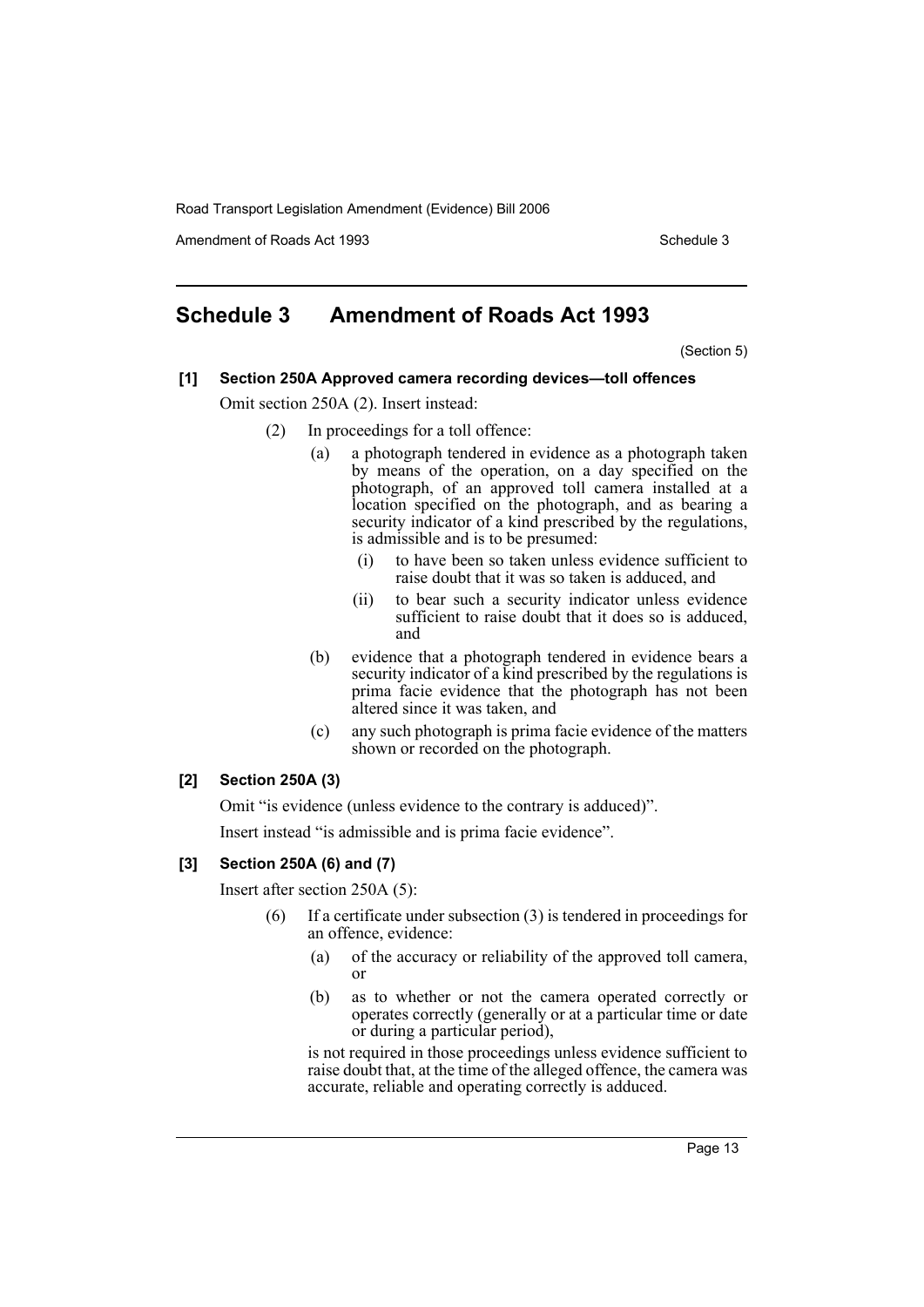Schedule 3 Amendment of Roads Act 1993

- (7) For the purposes of this section, an assertion that contradicts or challenges:
	- (a) the accuracy or reliability, or the correct or proper operation, of an approved toll camera, or
	- (b) the accuracy or reliability of information (including a photograph) derived from such a camera,

is capable of being sufficient to rebut prima facie evidence or a presumption, or to raise doubt about a matter, only if it is evidence adduced from a person who has relevant specialised knowledge (based wholly or substantially on the person's training, study or experience).

#### **[4] Schedule 2 Savings, transitional and other provisions**

Insert at the end of clause 1 (1):

*Road Transport Legislation Amendment (Evidence) Act 2006*

## **[5] Schedule 2**

Insert at the end of the Schedule, with appropriate Part and clause numbers:

# **Part Provisions consequent on enactment of Road Transport Legislation Amendment (Evidence) Act 2006**

## **Definition**

In this Part, *amending Act* means the *Road Transport Legislation Amendment (Evidence) Act 2006*.

## **Amendments not to apply to proceedings instituted before commencement of amendments**

(1) An amendment made to this Act by the amending Act does not apply to proceedings for an offence that were instituted before the commencement of the amendment.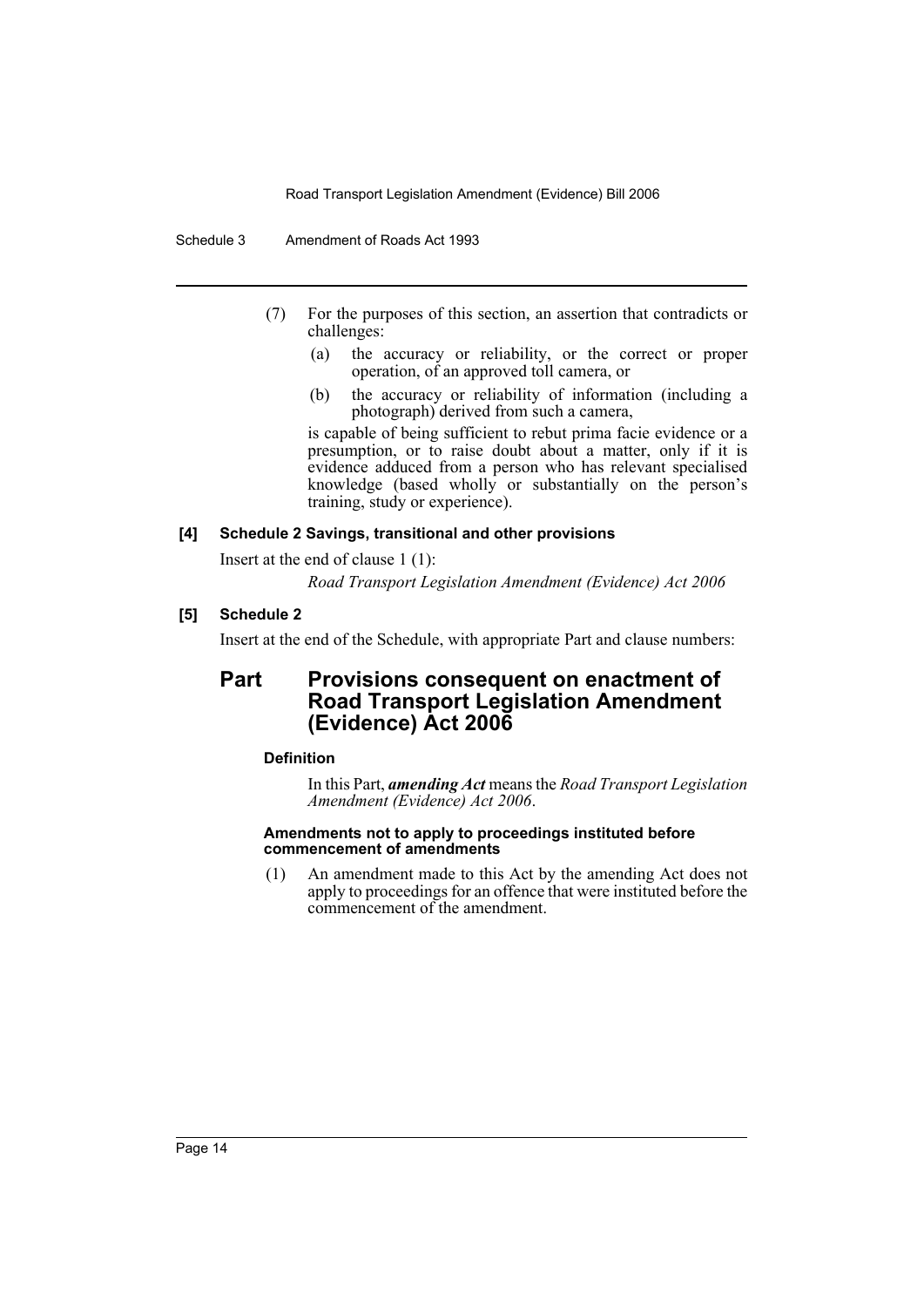Amendment of Roads Act 1993 Schedule 3

(2) An amendment made to this Act by the amending Act applies to proceedings for an offence that are instituted on or after the commencement of the amendment even if the proceedings involve an offence that was committed before that commencement.